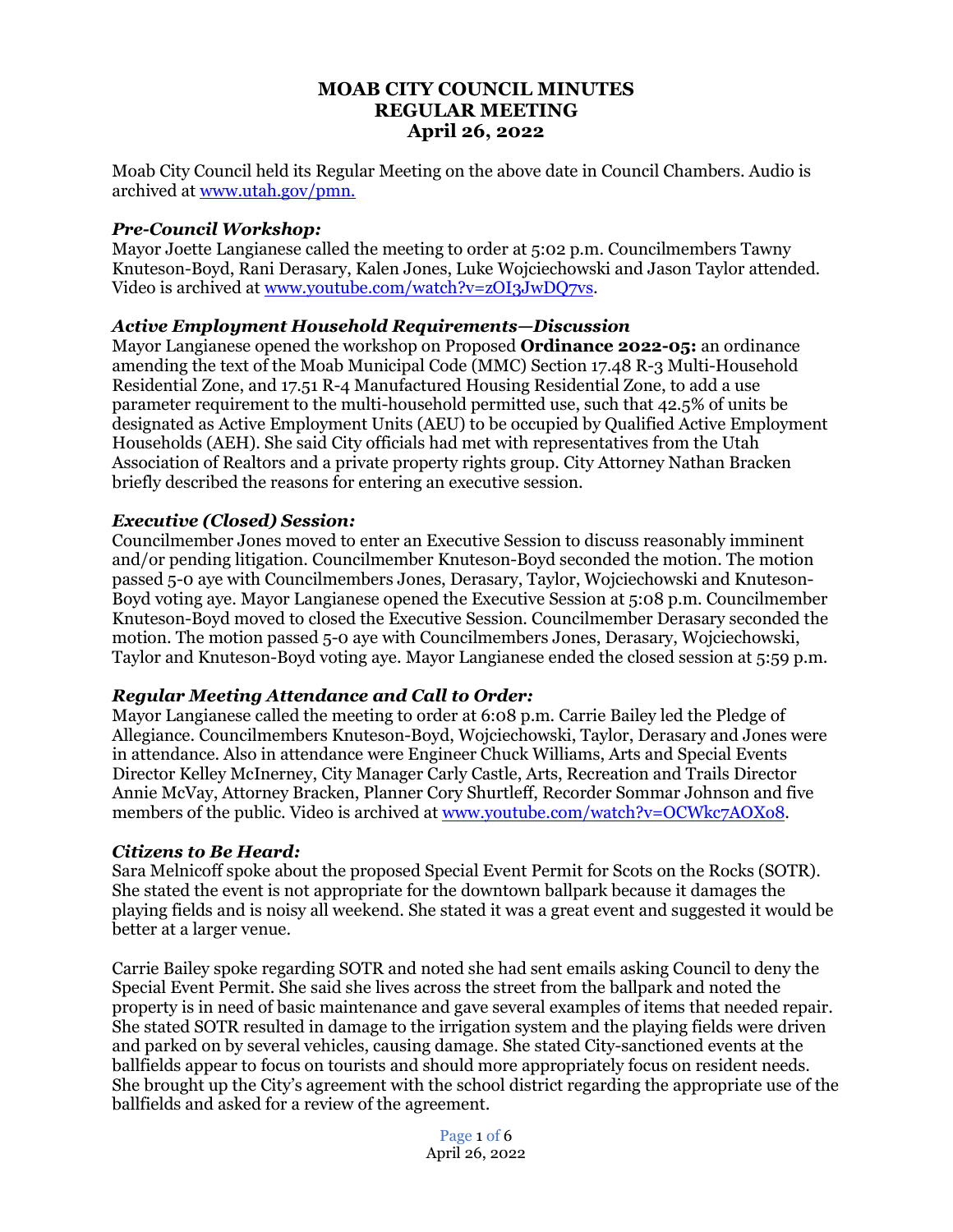#### *Proclamation:*

Mayor Langianese read a proclamation declaring April 29, 2022 as Arbor Day in Moab.

#### *Consent Agenda—Approved*

Councilmember Jones moved to approve the Consent Agenda, as follows: Moab City/Grand County Joint Defense Agreement; Award and Approval of the Ballpark Concessionaire Contract; Proposed **Resolution 14-2022**: a resolution designating depositories for Moab City funds; Approval of bills against the City of Moab in the amount of \$270,960.30; and Approval of Minutes for the March 31, 2022, Special Meeting and the April 12, 2022, Regular Meeting. Councilmember Knuteson-Boyd seconded the motion. The motion passed 5-0 aye with Councilmembers Jones, Derasary, Taylor, Wojciechowski and Knuteson-Boyd voting aye.

#### *Special Events:*

#### *Scots on the Rocks (SOTR) Special Event Permit—Denied*

*Presentation and Discussion:* Arts and Special Events Director McInerney presented the application for SOTR to be held at the downtown ballfields and noted it was traditionally held at the Old Spanish Trail Arena (OSTA). SOTR representatives Marian DeLay and Karen Feary responded to questions. Councilmember Knuteson-Boyd asked organizers if the competition hours could be shortened to reduce noise impacts on the neighbors, and DeLay said the competition hours were not adjustable and would be 10:00 a.m. to 9:00 p.m. Saturday and noon to 4:00 p.m. Sunday. Knuteson-Boyd also asked if a parking shuttle could be arranged and if organizers could do more to keep unauthorized dogs out of the park. She added it was a really good event although she had reservations last year. She asked if the organizers could move the event to OSTA. DeLay stated the event received donations from several sponsors for a silent auction and the proceeds would be used to fund the event. She said shuttles are inconvenient and it is too windy at OSTA. She said downtown was the ideal venue for the event. She brought up vehicles participating in the car show driving on the lawns at Swanny Park. Councilmember Taylor asked about the damage to the fields and asked if there was some other place besides next to homes for the competitors to practice playing their bagpipes. DeLay said practicing offsite was not possible. She mentioned a planned parade down Center Street from the Moab Information Center. Councilmember Knuteson-Boyd said event organizers are local people who care about the community and they promoted SOTR as a family event. She said the downtown ballfields might not be the right place but by denying the permit, she feared the event might go away. Councilmember Wojciechowski stated he thought SOTR was a fantastic event but wondered if the indoor arena at OSTA could be used for vendors to get out of the wind. He stated his concern about the City continually allowing loud events. DeLay brought up concerns regarding the dirt floors inside the arena and added that if the City denied this event, it should deny all events. Ms. Feary stated the dance competition is indoor but OSTA charges more to use the indoor venue. Councilmember Jones stated the principal issue is the noise and noted other events have not garnered this level of negative response from residents. Councilmember Derasary stated many residents of Moab enjoy the diversity of people of varying backgrounds and she appreciated more contact with cultures. She said she had heard great things about the event and added a lot of the comments she received focussed more on loving the event and wanting it to continue rather than the event necessarily having to be at the ballpark versus OSTA. She said holding the event at OSTA would resolve conflicts last year related to venue size, the specific needs of the competition, including adjacent practice space for competitors and noted wind is everywhere, including downtown. She said it was possible to have successful turnout at OSTA events, as indicated by the recent powwow there. She said the ballfield was too constrained, space-wise, for SOTR. She acknowledged she was elected to look out for neighborhood needs and the greatest problem expressed by residents is noise. She said the City needs to do more about noise and said OSTA is better situated to host events such as SOTR and sports such as pickleball. She added that the arts festival has animal control officers on site to

> Page 2 of 6 April 26, 2022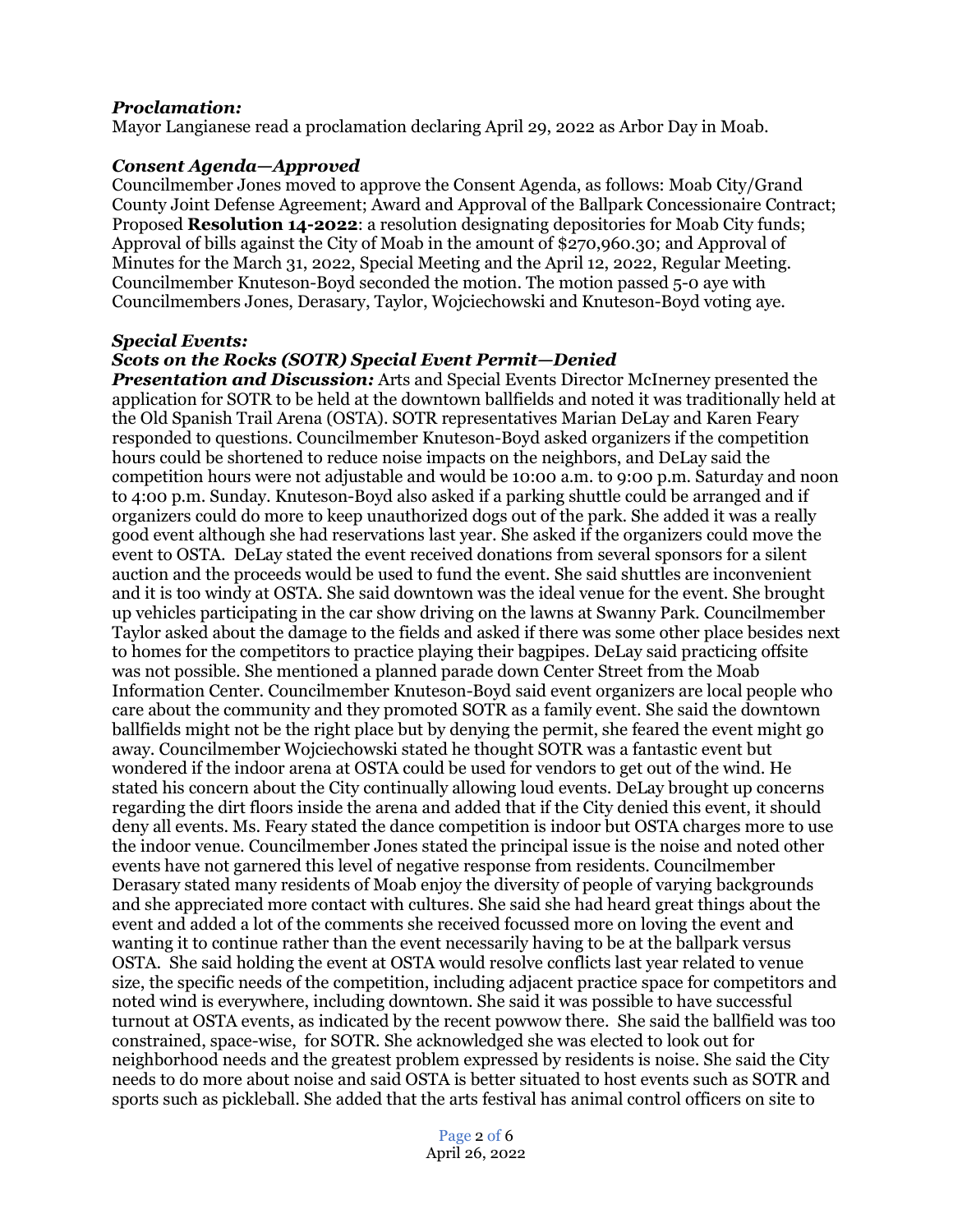control dogs and she concluded by stating SOTR is a great event but not every venue is compatible and noted she had never heard a complaint about the Folk Festival.

*Motion:* Councilmember Jones moved to deny the Special Event Permit for Scots on the Rocks for 2022. Councilmember Derasary seconded the motion.

**Discussion:** City Manager Castle noted there were eight criteria for denial of a special event permit and asked Councilmember Jones to amend his motion with criteria. Councilmember Taylor stated he had reached out to organizers, who claimed they were unaware of complaints. He said the Folk Festival had parking issues as well, and said we only accept music and culture we like. He stated SOTR is a good event and more local residents attend if it is held downtown. Councilmember Wojciechowski stated he was uncomfortable characterizing the event like other music events, citing the long hours with competitors loudly playing the same song all day. He said the biggest complaint, noise, was the one that could not be mitigated. He said that there was constant traffic with visitors coming and going and added the immediate area is the part of the community that needs respite and noted SOTR is the most significant disturbance besides ATV noise. He concluded by saying he didn't wish to stop the growth of SOTR but it comes at the expense of the community, and he made a promise to improve community quality of life. Councilmember Knuteson-Boyd stated the community's concerns were not communicated to the applicants and said the staff had turned over since last year. She added she could hear the event at her home across town. She said denying the permit discriminates against this group. Mayor Langianese asked McInerney about the appeals process. McInerney mentioned the letter from the applicant addressing resident complaints from last year, included in the packet. *Amended Motion and Vote:* Councilmember Jones amended his motion and moved to deny a Special Event Permit for Scots on the Rocks pursuant to Moab Municipal Code Chapter 4.11.020A.2 because the event presents significant or unacceptable adverse impacts upon the community, other businesses, or residents, which cannot reasonably be mitigated. Councilmember Derasary accepted the amended motion. The motion to deny passed 3-2 aye with Councilmembers Jones, Derasary and Wojciechowski voting aye and Councilmembers Knuteson-Boyd and Taylor voting nay. Mayor Langianese brought up the development of a parks master plan, the school district agreement regarding use of the ballfields and noted the applicants are eligible to appeal the denial.

## *Old Business:*

## *Community Contributions 2022—Approved*

*Presentation and Discussion:* Arts and Special Events Director McInerney presented a revised recommendation for funding community organizations with options A (original recommendation), B (focus on social services) and  $\overline{C}$  (a hybrid of the original recommendation and social service focus) for consideration by Council. It was noted that proceeds from the Recreation, Arts and Parks (RAP) tax could be used to fund some of the proposed programs in the future. Discussion ensued clarifying a separate line item to fund programs at Seekhaven. Councilmember Derasary asked if additional sales tax revenues could be used to further fund the proposals. Fire mitigation work was discussed for possible funding from other revenues. Attributes of the options were discussed, as well as the importance of funding Seekhaven, Moab Solutions and the Moab Valley Multicultural Center. Councilmember Jones expressed his thanks for Option B and preference for Option A, Wojciechowski preferred Option C and Derasary preferred Option A.

*Motion and Vote:* Councilmember Taylor moved to approve Community Contributions Option C with amended adjustments for the 2022-23 fiscal year, as follows: \$2,000 from the recommended amount for Seekhaven redistributed to Canyonlands Field Institute, and \$500 from Resiliency Hub redistributed to Moab Solutions. Councilmember Wojciechowski seconded the motion. The motion passed 4-1 aye with Councilmembers Jones, Taylor, Wojciechowski and Knuteson-Boyd voting aye and Councilmember Derasary voting nay.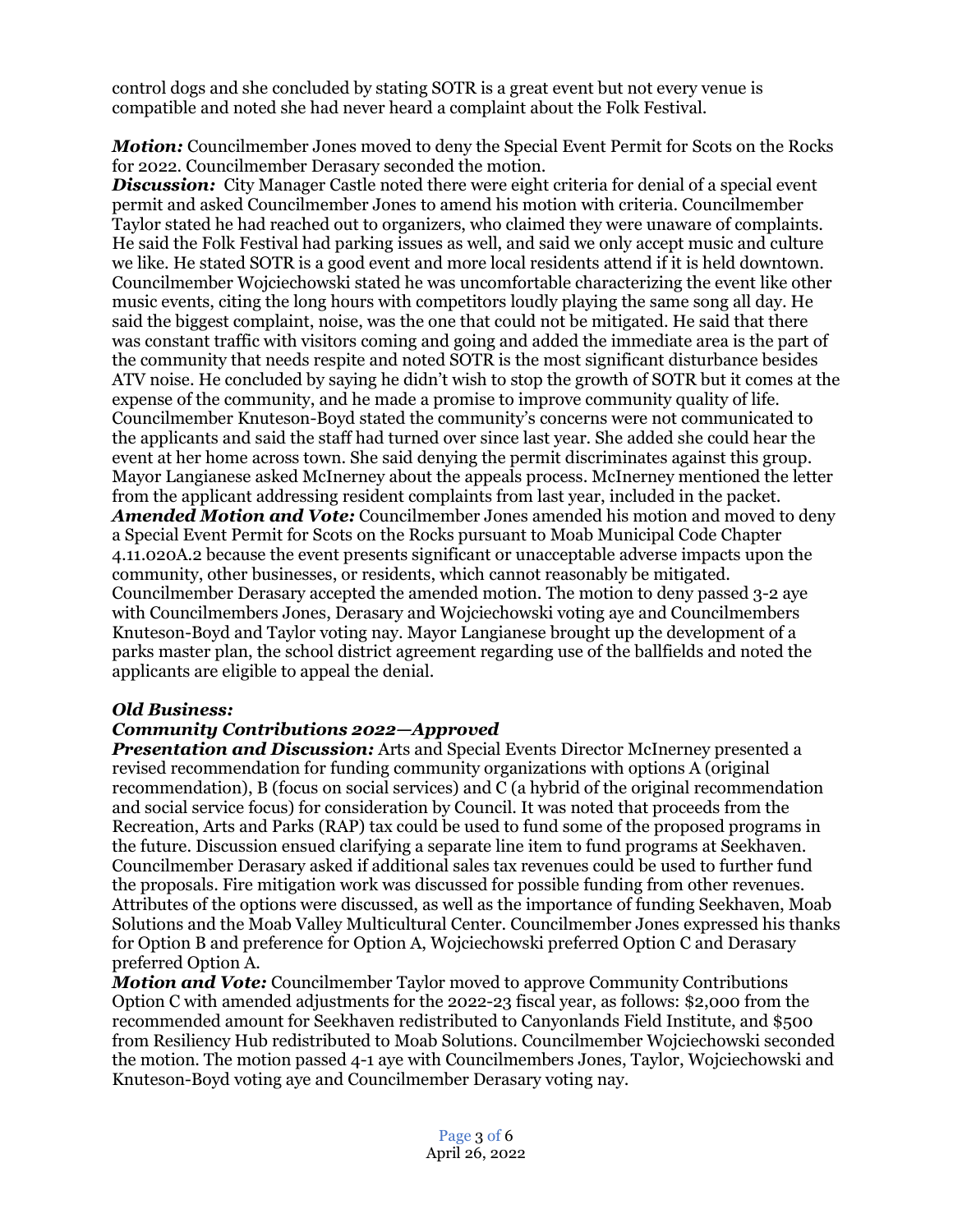# *RAP Tax Committee—Discussion*

Arts and Special Events Director McInerney updated Council on the proposed five-member advisory committee, and possible conflicts of interest were discussed.

# *Declaration of ARPA Non-Entitlement Unit Proceeds—Approved*

*Discussion:* Mayor Langianese introduced the subject of American Rescue Plan Act (ARPA) grant eligibility. Restricted and unrestricted funds were discussed. City Manager Castle stated staff recommended pursuing the unrestricted, standard allowance.

*Motion and Vote:* Councilmember Taylor moved to adopt **Resolution 11-2022**, a resolution dedicating the Coronavirus State and Local Fiscal Recovery Funds to revenue replacement under the standard allowance. Councilmember Knuteson-Boyd seconded the motion. The motion passed 5-0 aye with Councilmembers Jones, Derasary, Taylor, Wojciechowski and Knuteson-Boyd voting aye.

#### *New Business:*

# *Pack Creek NRCS Emergency Watershed Protection Task Order—Approved*

*Presentation and Discussion:* Engineer Williams announced the City has applied for and been awarded funding from the National Resource Conservation Service (NRCS) Emergency Watershed Protection (EWP) Program. He said the NRCS Damage Survey Report (DSR) includes funding for projects along Pack Creek which were damaged by the recent flood: 500 West bridge and pedestrian underpass bridge, 400 East bridge, and pedestrian bridge near the Episcopal Church. Williams described the required match from the City. Councilmember Jones asked about using willow saplings for creek bank armoring.

*Motion and Vote:* Councilmember Jones moved to approve the Pack Creek NRCS Emergency Watershed Protection Project Task Order with Hansen, Allen & Luce, Inc. in the amount of \$61,000 and authorize the Mayor to sign it. Councilmember Knuteson-Boyd seconded the motion. The motion passed 5-0 aye with Councilmembers Jones, Derasary, Taylor, Wojciechowski and Knuteson-Boyd voting aye.

## *Tusher and Birch Sewer Improvements Task Orders—Approved*

*Presentation and Discussion:* Engineer Williams described the project and Councilmember Wojciechowski brought up the possibility for residents to take advantage of the open trenches to replace lateral connections. Council suggested sending letters to homeowners. *Motion and Vote:* Councilmember Knuteson-Boyd moved to approve the Birch and Tusher Area Sewer Improvements Projects Task Orders in the amount of \$129,502 and \$144,767 respectively, and authorize the Mayor to sign the attached Task Orders. Councilmember Jones seconded the motion. The motion passed 5-0 aye with Councilmembers Jones, Derasary, Taylor, Wojciechowski and Knuteson-Boyd voting aye.

## *Sign Code Amendments—Approved*

*Presentation and Discussion:* Planner Shurtleff presented for consideration Proposed **Ordinance 2022-07**, an ordinance amending the Moab Municipal Code (MMC) with clarifying language identifying prohibited LED and LCD display technologies; and amending the MMC with clarifying language identifying exempt, temporary, and prohibited signs; and amending the MMC Sign Code Definitions; and relocation of Section 15.44 Sign Code to new Section 17.93 Sign Code, with incorporation of generally duplicated sections into consolidated sections. Shurtleff described the Planning Commission deliberations and recommendations. Electronic variable signs were discussed in terms of safety hazards and lumen levels. The prohibition of feather or blade signs was brought up. Shurtleff also stated the sign permit fee for political campaigns would be discontinued. Councilmember Jones mentioned the Dark Skies Ordinance and outdoor lighting. Councilmember Wojciechowski mentioned a recent Supreme Court ruling which allows municipalities to regulate electronic billboards.

*Motion and Vote:* Councilmember Jones moved to approve **Ordinance 2022-07** amending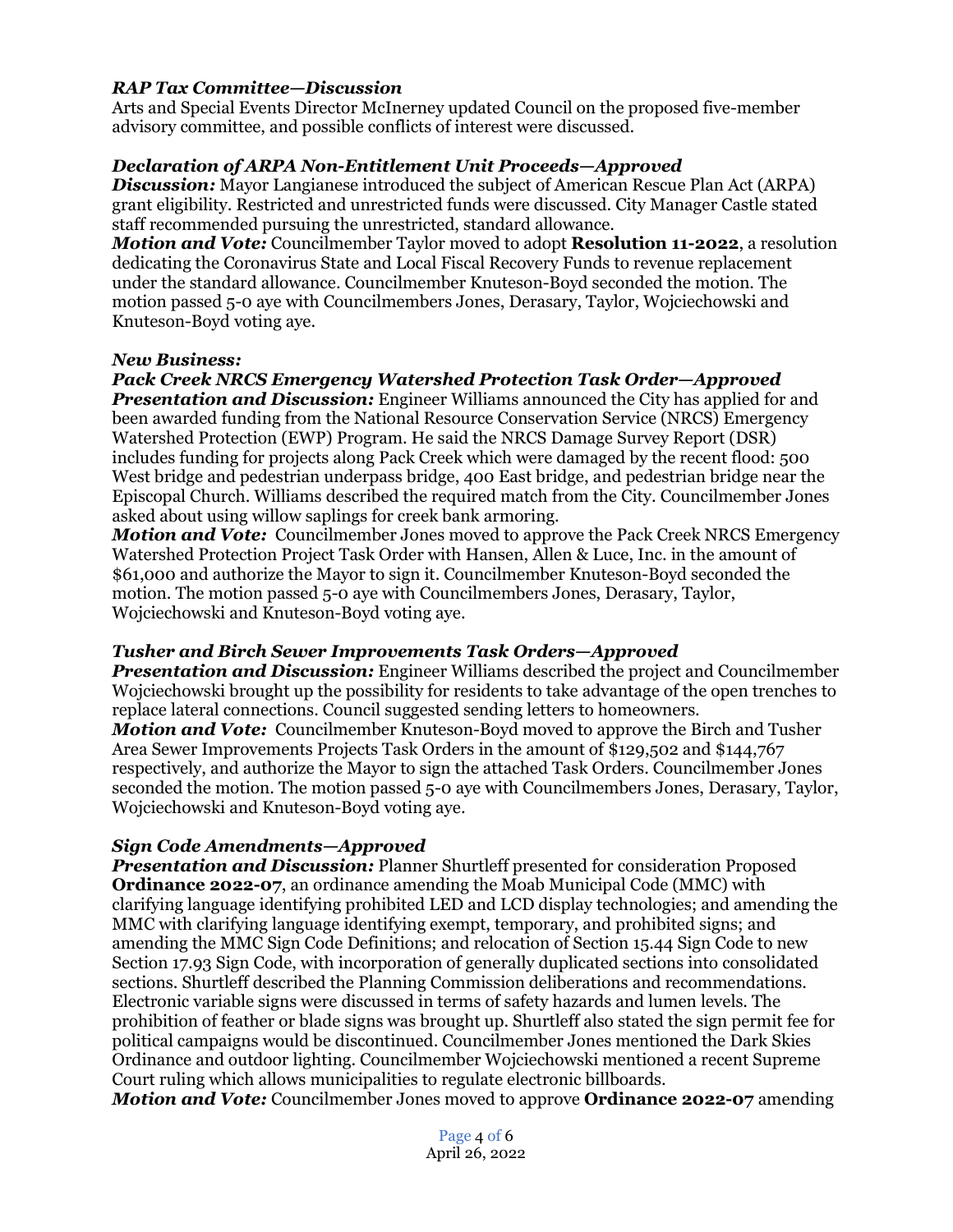MMC Sign Code 17.93.07 to change the brightness limit at night to 10 lumens rather than 15. Councilmember Knuteson-Boyd seconded the motion. Mr. Wojciechowski recused himself because he voted on the recommendation as member of the Planning Commission. The motion passed 4-0 aye with Councilmembers Jones, Derasary, Taylor and Knuteson-Boyd voting aye.

*Administrative Report:* City Manager Castle reported on recent hirings and the downtown dispersed parking striping pilot. Councilmember Knuteson-Boyd stated she received a complaint about the striping project. Castle announced outdoor markets on first and third Thursdays until October and noted an upcoming Public Works Meet and Greet event. She reported an emergency expenditure to replace a failed well pump.

# *Mayor and Council Reports:*

Councilmember Taylor reported he attended the Utah League of Cities and Towns conference in St. George, and noted housing, water and law enforcement issues were paramount. He said he attended the Resort Communities caucus.

Councilmember Derasary reported on a meeting of the Southeast Utah Riparian Partnership. She said the National Park Service presented messaging on a national campaign called Play Clean Go, which seeks to educate visitors to outdoor areas about inadvertent transport of nonnative species on shoes and equipment. Derasary mentioned she met with Davina Smith, who is running for the State House of Representatives in Moab's district. Other meetings Derasary reported on included the System of Care Regional Advisory Committee and a tour of the Moab Uranium Mill Tailings Remedial Action (UMTRA) Project site. She noted public tours are available and she can provide more information. She reported on the quarterly meeting of the UMTRA steering committee and noted progress toward eventually closing the site.

Councilmember Wojciechowski reported on a meeting of the local homeless council and noted there were 146 at-risk individuals receiving services. He added that donations of camping equipment are being sought by the Moab Valley Multicultural Center to distribute to homeless individuals. He mentioned a planned day center at the new Moab Free Health Clinic location along with discussions regarding veteran housing. He also stated he met with the Mayor to discuss support for nonprofits.

Councilmember Jones reported on the City and County collaboration meeting he attended and brought up a concern that the County was not notified about the dispersed parking pilot project and said more communication was desired. He mentioned an upcoming County workshop about their noise ordinance and said he attended the town boat ramp open house. He concluded with a mention of the Solid Waste District and noted the Executive Director had resigned.

Councilmember Knuteson-Boyd reported on a meeting of the Canyonlands Health Care Special Service District and noted more than ten percent of residents in the care facility are over 100 years old. She said she met with Evan McMullin, an independent candidate for U.S. Senate representing Utah. She mentioned a meeting of the Museum Board and reported the purchase of an offsite storage facility for Museum collections.

Mayor Langianese stated she attended a joint meeting between representatives of Moab City and Grand and San Juan Counties. She said there was a marked difference of concerns between the entities. She reported on the ribbon cutting for the Rocky Mountaineer tourist railway service and noted an upcoming visit to Moab by U.S. Representative John Curtis. She concluded by paying respect to the late U.S. Senator Orrin Hatch.

*Adjournment:* Mayor Langianese adjourned the meeting at 8:36 p.m.